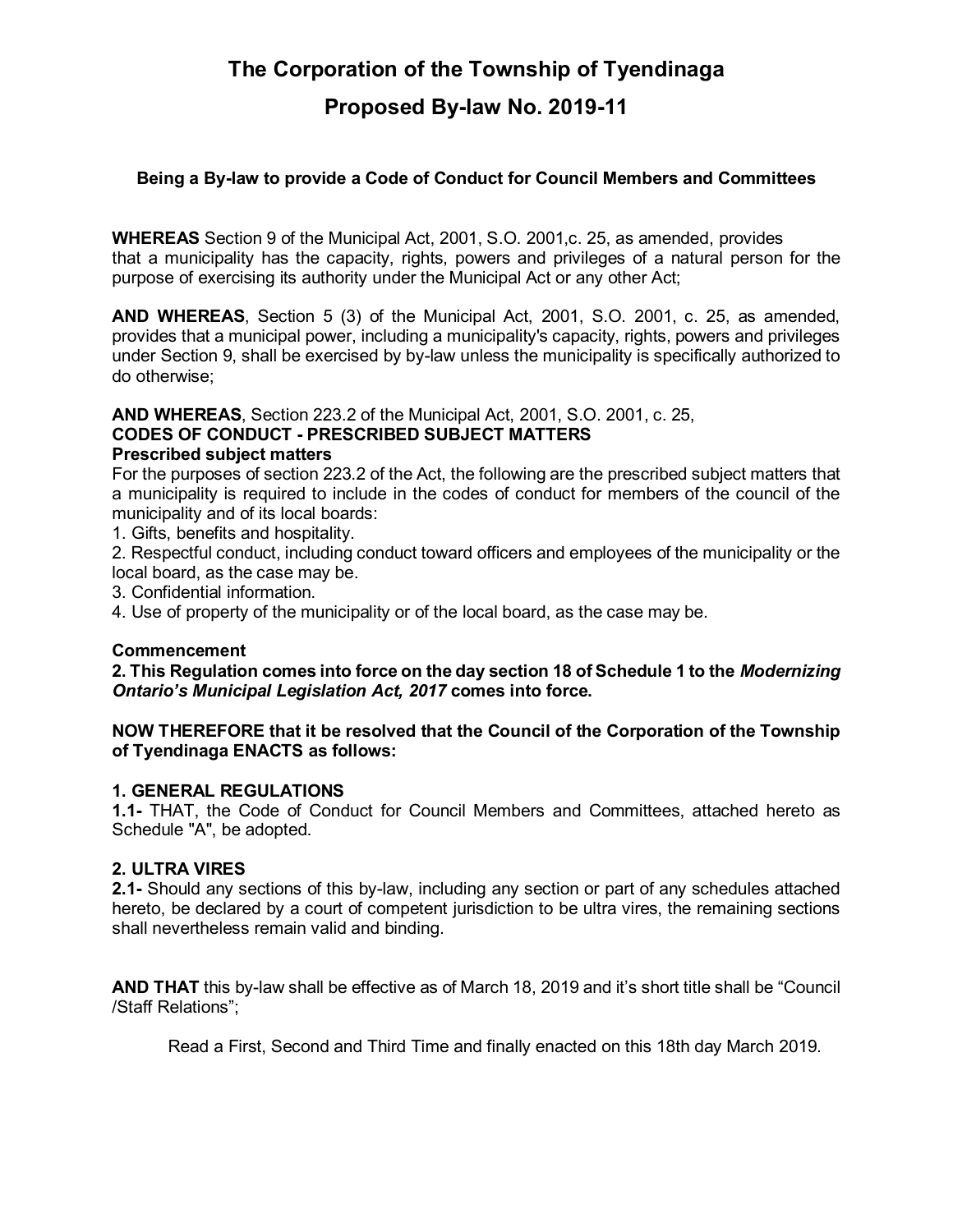**By-law No 2019-11**

\_\_\_\_\_\_\_\_\_\_\_\_\_\_\_\_\_\_\_\_\_\_ Rick Phillips, Reeve

Brad Roach, CAO/Clerk-Treasurer

\_\_\_\_\_\_\_\_\_\_\_\_\_\_\_\_\_\_\_\_\_\_\_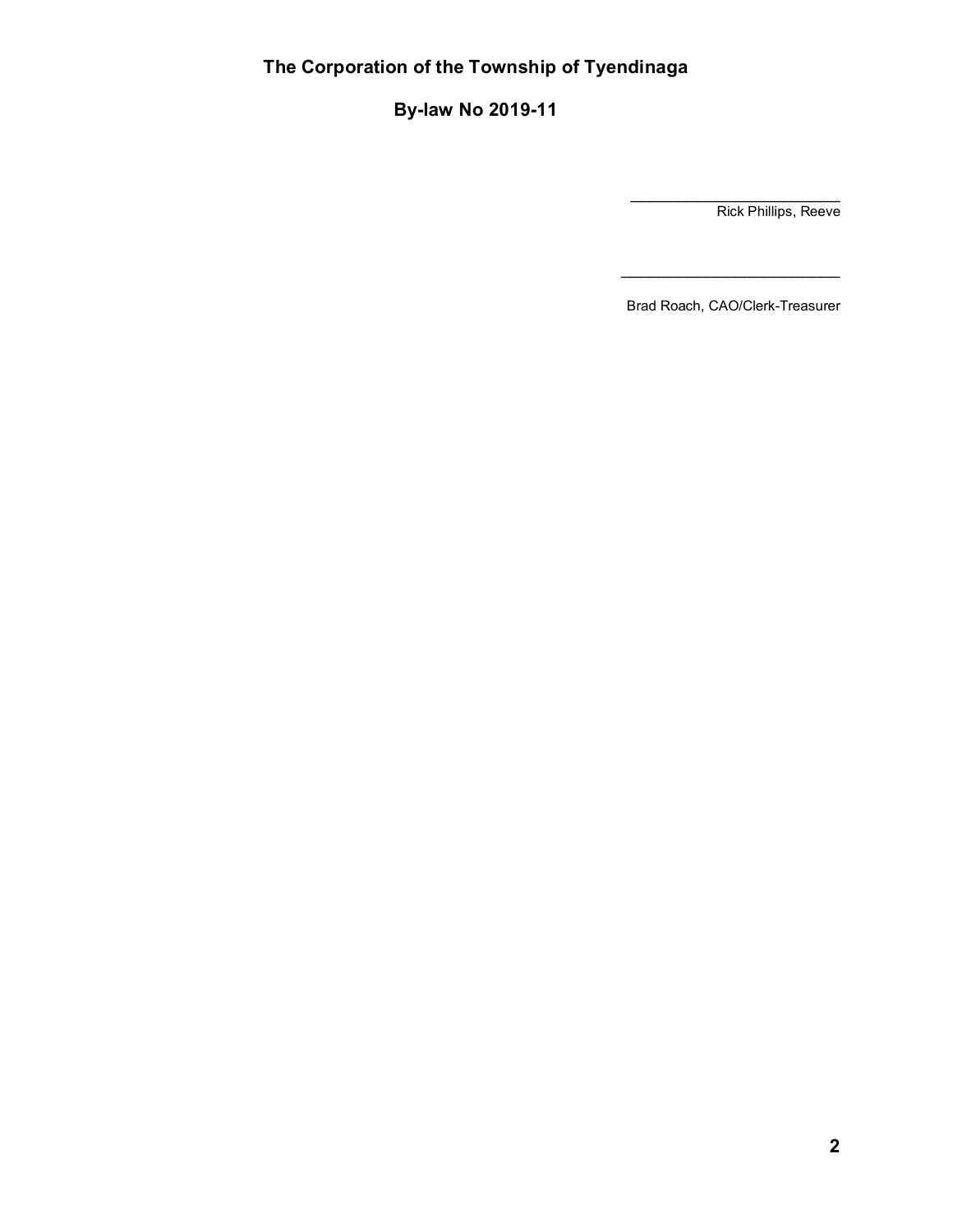**By-law No 2019-11**

# **Schedule A**- **The Corporation of the Township of Tyendinaga Code of Conduct for Members of Council and Committees**



#### **1. Statement of Intent:**

The intent of this policy is to guide those covered by this code in their day to day responsibilities on behalf of the citizens of The Township of Tyendinaga.

#### **2. Application:**

This Code of Conduct applies to all members of The Tyendinaga Township. It also applies to citizen appointments to Township advisory committees.

#### **3. Statutory Provisions Regulating Conduct:**

This Code of Conduct is a complement to existing legislation governing the conduct of members of Council.

The following federal and provincial legislation also governs conduct of members of Council:

- *The Municipal Act*
- *The Municipal Conflict of Interest Act*
- *The Municipal Elections Act*
- *The Municipal Freedom of Information and Protection of Privacy Act*
- *The Provincial Offences Act*
- *The Ontario Human Rights Code*
- *The Criminal Code of Canada*
- The by-laws and policies of the Township of Tyendinaga as adopted and amended from time to time.

#### **4. Definitions:**

In this Code of Conduct, the terms "child", "parent" and "spouse" have the same meanings as in the *Municipal Conflict of Interest Act*: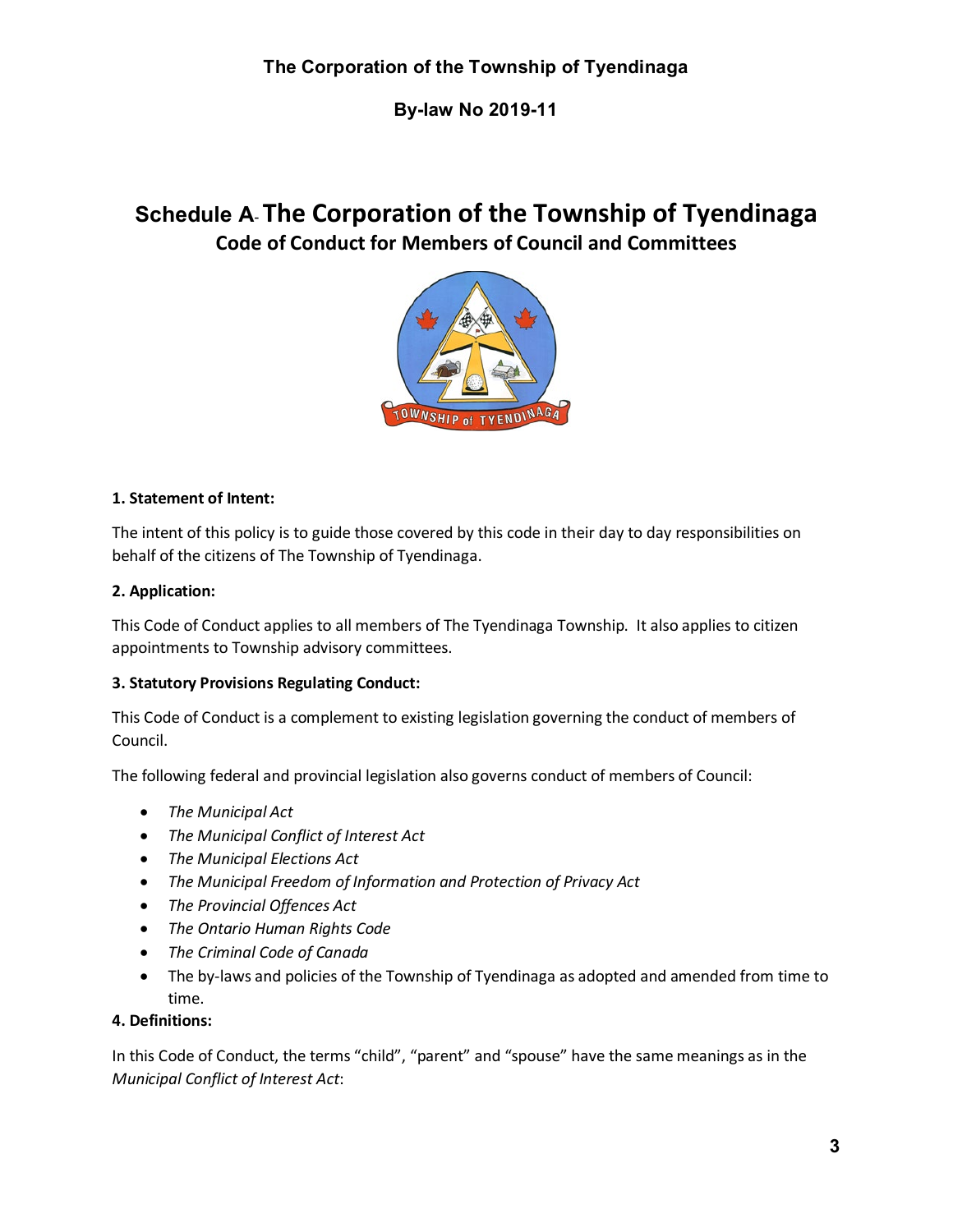### **By-law No 2019-11**

"child" means a child born within or outside marriage and includes an adopted child and a person whom a parent has demonstrated a settled intention to treat as a child of his or her family;

"parent" means a person who has demonstrated a settled intention to treat a child as a member of his or her family whether or not that person is the natural parent of the child;

"spouse" means a person to whom the person is married or with whom the person is living in a conjugal relationship outside marriage.

#### **5. General Integrity:**

When serving on Township Council or its Committees, members of Council and citizen appointees shall:

1. Be committed to performing their functions with integrity, accountability and transparency.

2. Be responsible for complying with all applicable legislation, by-laws and policies pertaining to their position as an elected official or appointed official.

3. Recognize that the public has a right to open government and transparent decision-making.

4. At all times serve and be seen to serve the interests of their constituents and the Township in a conscientious and diligent manner and shall approach decision-making with an open mind.

5. Avoid the improper use of the influence of their office and shall avoid conflicts of interest, both apparent and real.

6. Not extend in the discharge of their official duties preferential treatment to any individual or organization if a reasonably well-informed person would conclude that the preferential treatment was solely for the purpose of advancing a private or personal interest.

7. Not make statements known to be false or make statements with the intent of misleading Council or the public.

For greater clarity, this Code does not prohibit members of Council from properly using their influence on behalf of constituents.

#### **6. Confidential Information:**

1. Members of Township Council have a duty to hold information received at closed meetings in strict confidence for as long as the confidence applies. Councillors must not, either directly or indirectly, release, make public or in any way divulge any such information or confidential aspect of the closed meeting deliberations to anyone, unless authorized by Council or required by law.

2. Members of Council must not disclose, use or release information in contravention of applicable privacy law. Councillors are only entitled to information in the possession of the municipality that is relevant to matters before the Council or a committee. Otherwise, they enjoy the same level of access rights to information as any other member of the public and must follow the same processes as any private citizen.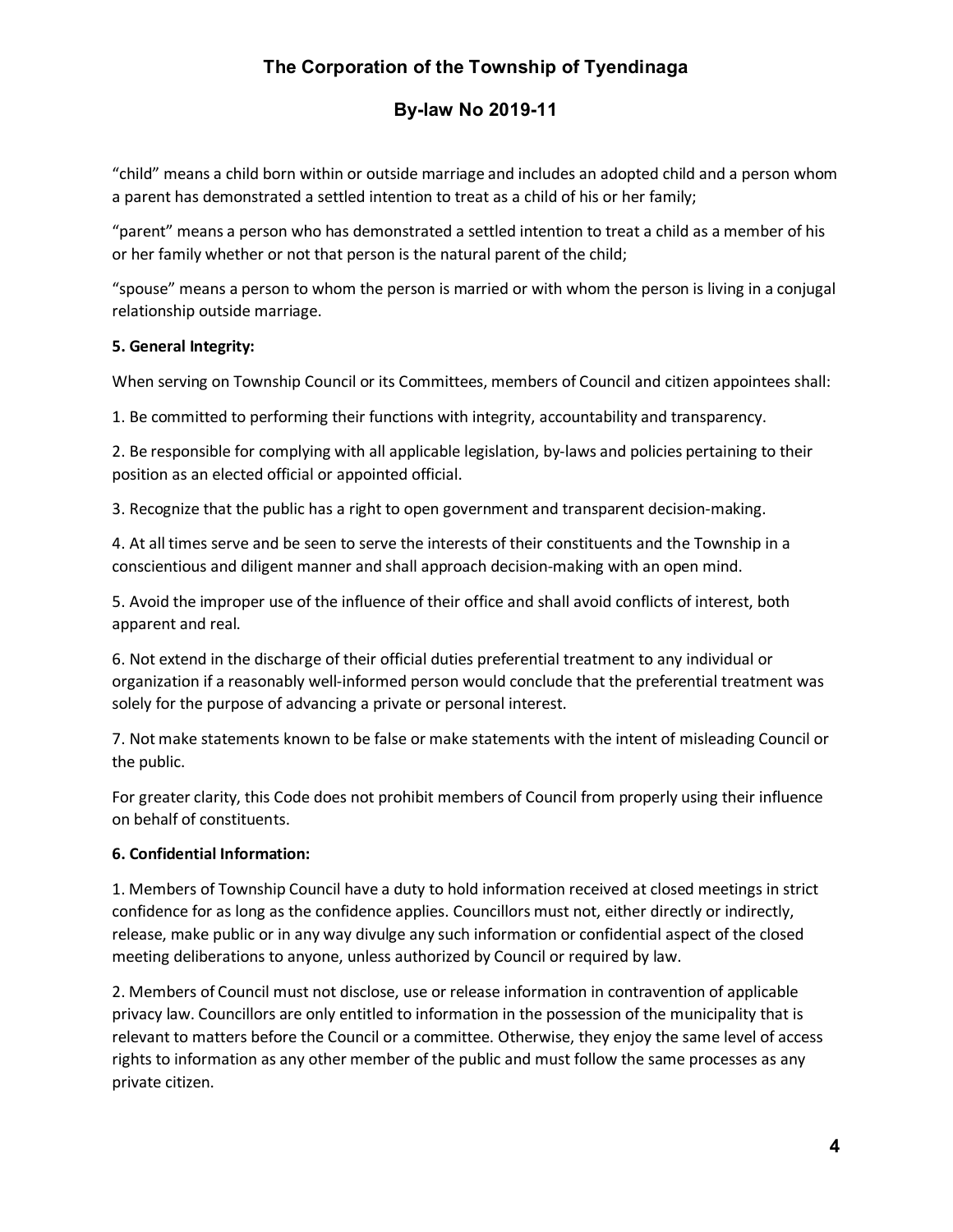### **By-law No 2019-11**

3. Members of Council must not release information that is subject to solicitor-client privilege, unless expressly authorized to do so by Township Council or required by law.

#### **7. Conduct at Meetings:**

Members of Council shall conduct themselves with decorum at all Township Council sessions and Committee meetings in accordance with the provisions of the Township Procedural By-Law.

#### **8. Discrimination and Harassment:**

All members of Council have a duty to treat members of the public, one another and staff with respect and without abuse, bullying or intimidation, and to ensure that their work environment is free from Harassment in The Workplace Policy, related to the Township's Health and Safety Policy and Procedures Manual (#31) also applies.

#### **9. Improper Use of Influence:**

Members of Council are expected to perform their duties of office with integrity, accountability and transparency. Members of Council should not use the status of their position to influence the decision of another individual to the private advantage of oneself, or one's parent, children or spouse, staff members, friends, or associates, business or otherwise.

#### **10. Use of Municipal Property:**

Members of Council have access to municipal resources such as property, equipment, services, staff and supplies. Members of Council shall not use these resources for personal gain or for other activities or purposes not connected with Township business.

#### **11. Conduct Respecting Staff:**

1. Mutual respect and cooperation are required to achieve the Council's corporate goals and implement the Council's strategies through the work of staff. The role of Council is to lead through setting policy and budget. It is not to manage or administer.

2. Staff members serve Council and work for the municipal corporation under the direction of the Chief Administrative Officer. Council directs staff through its decisions as recorded in the minutes and resolutions of Council and its Committees. Members of Council have no individual capacity to direct members of staff to carry out particular functions.

3. Inquiries of staff from members of Council should be directed through the Chief Administrative Officer or the appropriate senior staff as directed by the Chief Administrative Officer.

4. Members of Council must respect that:

• Staff provide advice and make policy recommendations in accordance with their professional ethics, expertise and obligations. Councillors must not willfully injure the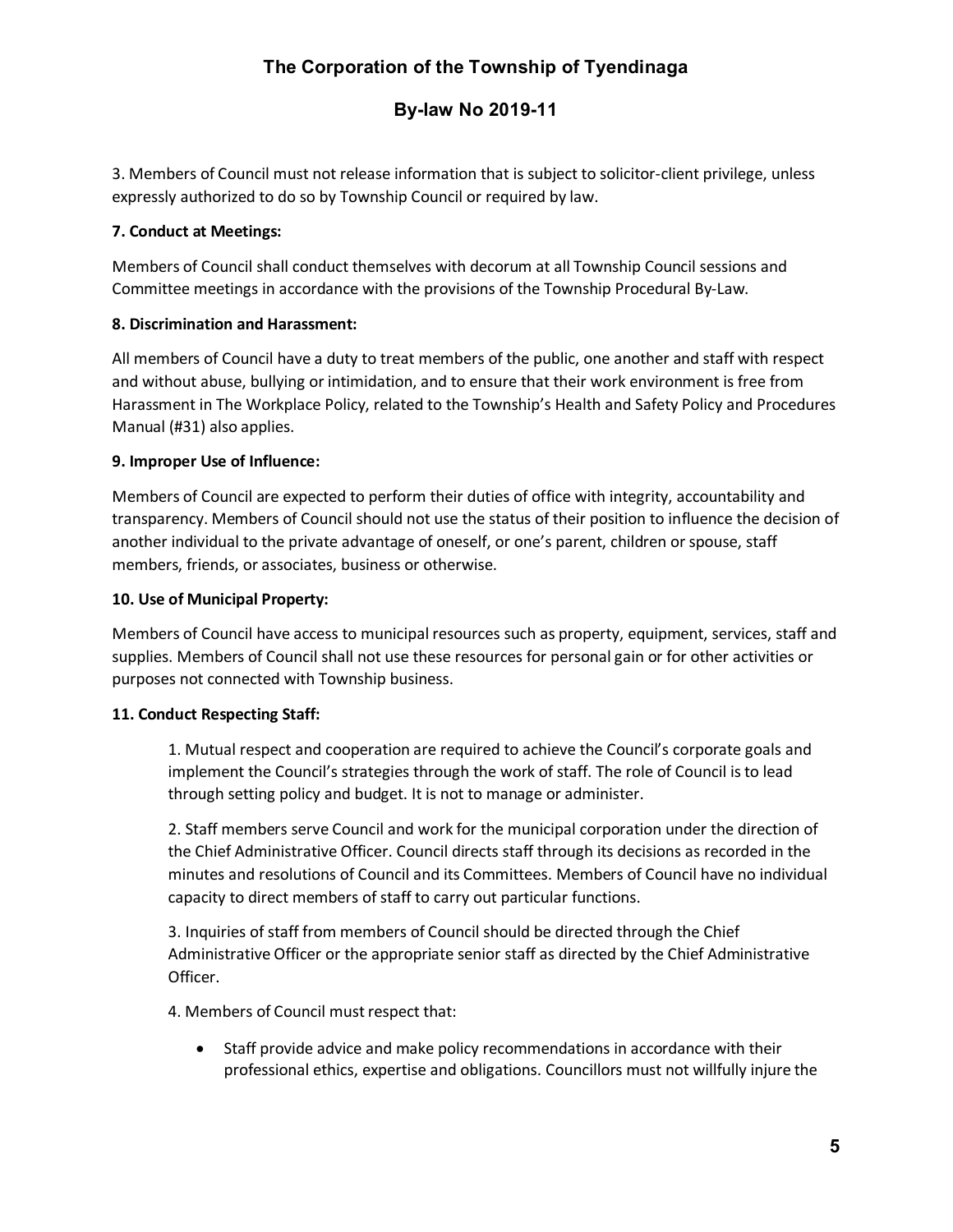### **By-law No 2019-11**

reputation, impugn the integrity or question the capabilities or performance of staff in a manner that is inappropriate.

• Staff undertake their duties based on political neutrality without undue influence. Councillors may not invite or pressure any member of staff to engage in partisan political activities.

5. Members of Council must not use or attempt to use their authority or influence for the purpose of intimidating, threatening, coercing, commanding or influencing any staff member with the intent of interfering in staff's duties.

#### **12. Expenses:**

1. Councillors may submit bi-monthly expense claims for meeting, mileage and conference expenses. The approved limits for these expenses are approved/adjusted annually or as required by Township Council.

2. The approved conference per diem includes payment of costs associated with hotel rooms, parking, and meals.

#### **13. Gifts, Benefits & Hospitality:**

1. Members of Council shall not accept gifts or benefits that would, to a reasonable member of the public, appear to be in gratitude for influence, to induce influence, or otherwise go beyond the necessary and appropriate public function involved. For these purposes, a gift, benefit or hospitality provided with the Member's knowledge to a Member's spouse, child or parent that is connected directly or indirectly to the performance of the Member's duties is deemed to be a gift to the Member.

2. To enhance transparency and accountability, if a Member of Council receives a gift or benefit and the value of the gift or benefit exceeds \$200.00, or if the value received from any one source during the course of a calendar year exceeds \$200.00 the Member of Council shall within 30 days of receipt of the gift or benefit or of reaching the annual limit, file a disclosure statement with the Township Clerk. The disclosure statement must indicate:

- the nature of the gift or benefit
- its source and date of receipt
- the circumstances under which it was given or received
- its estimated value
- what the recipient intends to do with the gift
- whether the gift will at any point be left with the Township
- 3. Any disclosure statement made under this section will be a matter of public record.

#### **14. Compliance with the Code of Conduct:**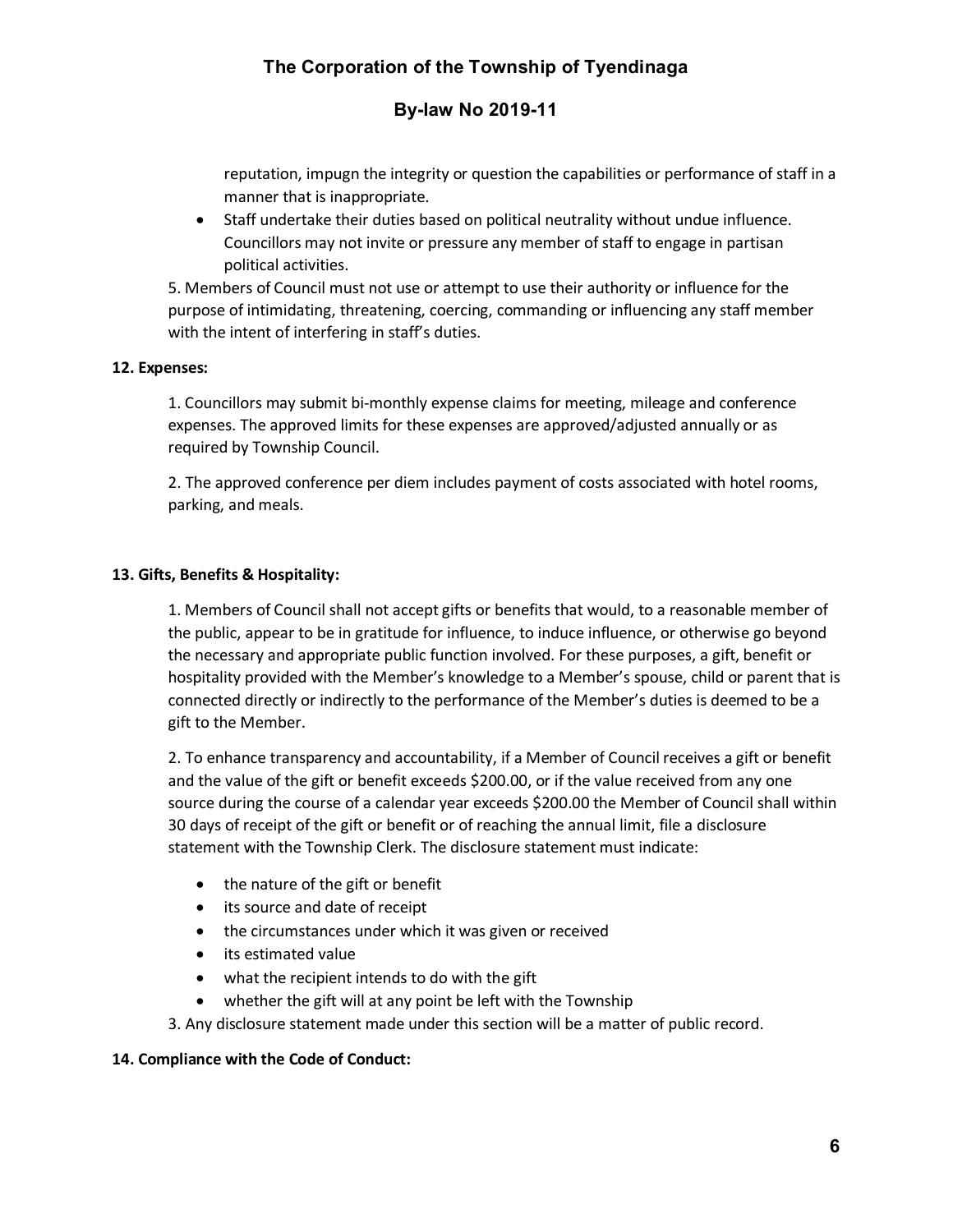### **By-law No 2019-11**

1. Members of Council are expected to adhere to the provisions of the Code of Conduct. The *Municipal Act* authorizes Council, where it has received a report by its Integrity Commissioner that, in his or her opinion, there has been a violation of the Code of Conduct, to impose one of the following sanctions:

- A reprimand; and
- Suspension of the remunerations paid to the member in respect of his or her services as a member of Council or a local board, as the case may be, for a period of up to 90 days.

2. The Integrity Commissioner may also recommend that Council impose one of the following sanctions:

- Written or verbal public apology;
- Return of property or reimbursement of its value or of money spent;
- Removal from membership of a committee; and
- Removal as chair of a committee.

3. The Integrity Commissioner has the final authority to recommend any of the sanctions above or other remedial action at his or her discretion.

#### **15. Informal Complaint Procedure:**

Any individual who identifies or witnesses behavior or activity by a sitting Member of Township Council that appears to be in contravention of the Code of Conduct for Members of Council may address the prohibited behavior or activity themselves in the following manner:

1. Advise the Member that the behavior or activity appears to contravene the Code of Conduct;

2. Encourage the Member to acknowledge and agree to stop the prohibited behavior or activity and to avoid future occurrences of the prohibited behavior or activity;

3. Document the incidents including dates, times, locations, other persons present, and any other relevant information;

4. Advise someone else (for example, another Member of Council or a senior staff member of the Township) about their concern, their comments to the Member of Council and the response of the Member of Council;

5. If applicable, confirm to the Member of Council their satisfaction or dissatisfaction with the response from the Member of Council;

6. Consider the need to pursue the matter in accordance with the formal complaint procedure outlined in the Code of Conduct or in accordance with any other judicial or quasi-judicial process.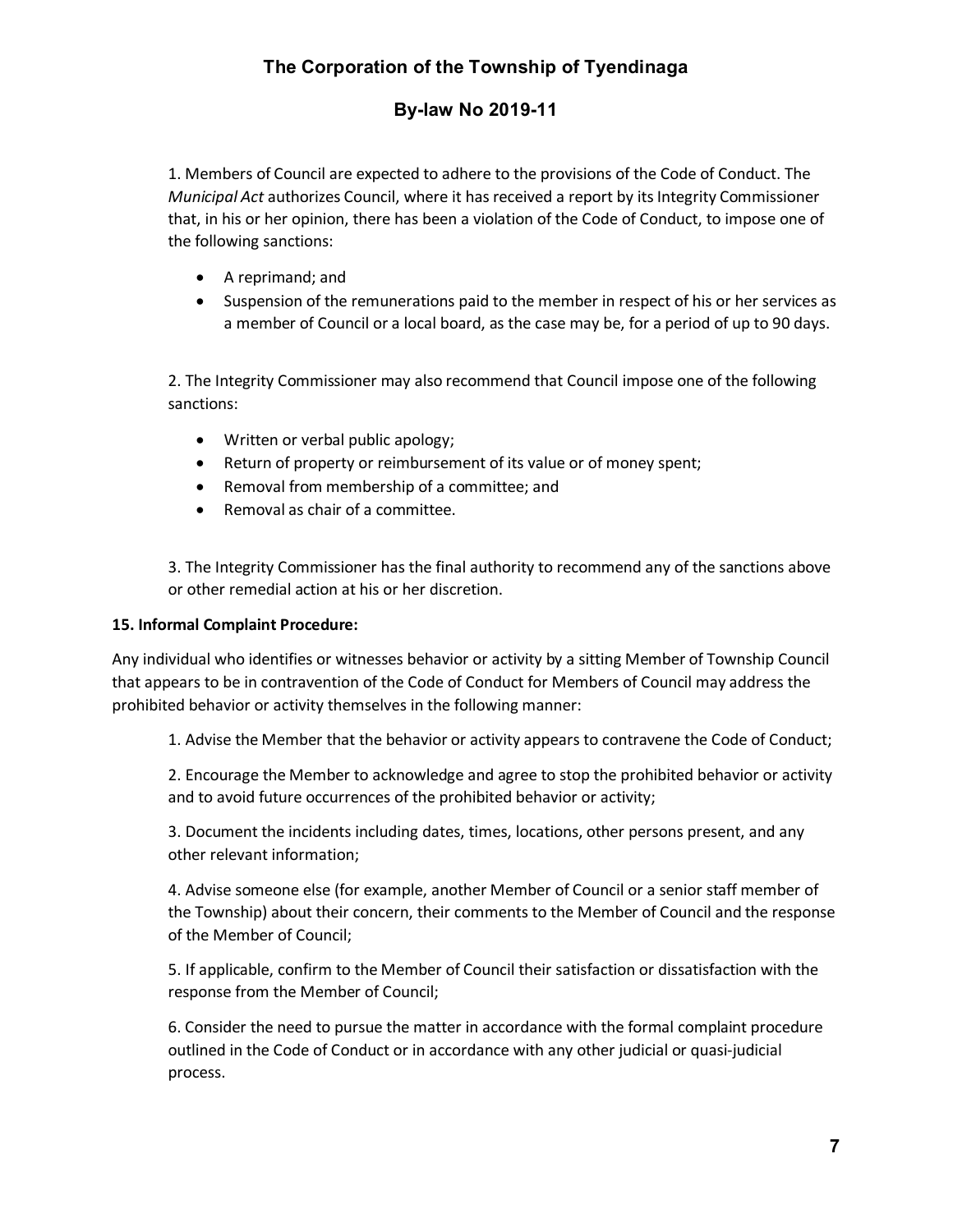### **By-law No 2019-11**

Individuals are encouraged to initially pursue this informal complaint procedure as a means of stopping and remedying a behavior or activity that they believe to be prohibited by the Code of Conduct. However, it is not a precondition or a prerequisite that they pursue the informal complaint procedure prior to pursuing the formal complaint procedure.

#### **16. Formal Complaint Procedure – Integrity Commissioner:**

Any individual who identifies or witnesses behavior or activity by a sitting Member of Township Council that they believe is in contravention of the Code of Conduct for Members of Council may file a formal complaint with the following conditions:

1. All complaints shall be in writing and shall be dated and signed by an identifiable individual.

2. The complaint must set out reasonable and probable grounds for the allegation that the Member has contravened the Code of Conduct. A supporting sworn affidavit setting out the evidence in support of the allegation must also be included.

#### **17. Filing a Complaint and Initial Classification:**

1. The complaint shall be filed with the Township Clerk who shall forward the matter to the Integrity Commissioner for initial classification to determine if the matter is, on its face, a complaint with respect to non-compliance with the Code of Conduct or the complaint is covered by other legislation or complaint procedure under another Township policy.

2. If the complaint does not include a supporting sworn affidavit, the Integrity Commissioner may defer the classification until the affidavit is received.

3. If the complaint, including the supporting affidavit, is not on its face, a complaint with respect to non-compliance with the Code of Conduct or the complaint is covered by other legislation or a complaint procedure under another Council policy, the Integrity Commissioner shall advise the complainant in writing as follows:

a) If the complaint on its face is an allegation of a criminal nature consistent with the *Criminal Code of Canada*, the complainant shall be advised that if the complainant wishes to pursue any such allegation, the complainant must pursue it with the Ontario Provincial Police or other appropriate law enforcement agency;

b) If the complaint on its face is with respect to non-compliance with the *Municipal Conflict of Interest Act*, the complainant shall be advised to review the matter with the complainant's own legal counsel;

c) If the complaint on its face is with respect to non-compliance with the *Municipal Freedom of Information and Protection of Privacy Act*, the complainant shall be advised that the matter will be referred to the Privacy Commissioner for review;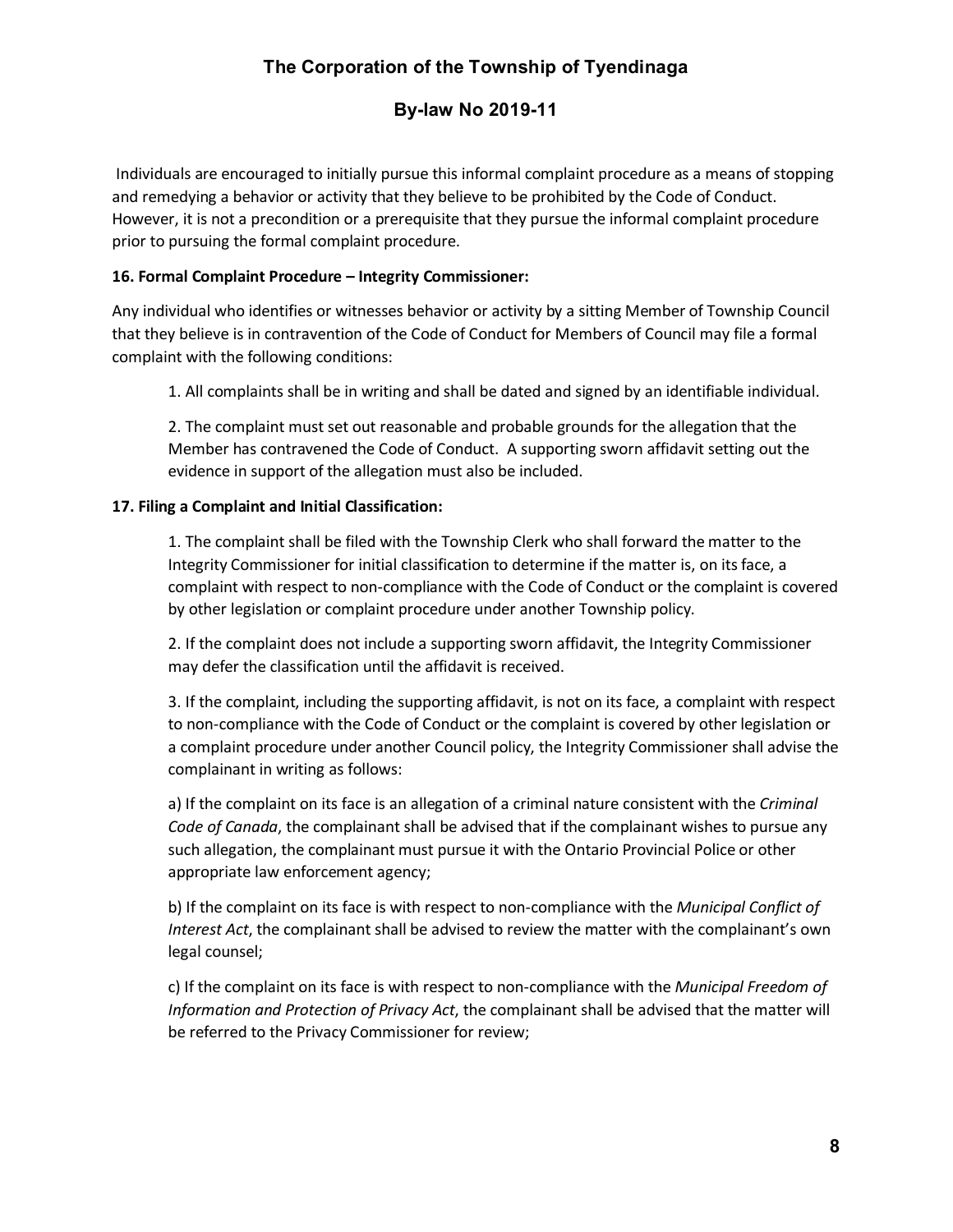### **By-law No 2019-11**

d) If the complaint on its face is with respect to non-compliance with a more specific Council policy with a separate complaint procedure, the complainant shall be advised that the matter will be processed under that procedure; and

e) In other cases, the complainant shall be advised that the matter, or part of the matter, is not within the jurisdiction of the Integrity Commissioner to process, with any additional reasons and referrals as the Integrity Commissioner considers appropriate.

#### **18. Refusal to Conduct an Investigation:**

If the Integrity Commissioner is of the opinion that the referral of a matter to him or her is frivolous, vexatious or not made in good faith, or that there are no grounds or insufficient grounds for an investigation, the Integrity Commissioner shall not conduct an investigation and, where this becomes apparent in the course of an investigation, shall terminate the investigation, without providing a formal report to Council.

#### **19. Opportunities for Resolution:**

Following receipt and review of a formal complaint, or at any time during the investigation, where the Integrity Commissioner believes that an opportunity to resolve the matter may be successfully pursued without a formal investigation, and both the complainant and the Member agree, efforts may be pursued to achieve an informal resolution. Complaints resolved without a formal investigation will be reported to Township Council by way of the Integrity Commissioner's annual report.

#### **20. Integrity Commissioner's Investigation:**

If the complaint has been classified as being within the Integrity Commissioner's jurisdiction, the Commissioner will proceed as follows:

1. Provide the complaint and supporting material to the member whose conduct is in question with a request that a written response to the allegations be provided within 10 business days.

2. Provide a copy of the response received from the member to the complainant with a request for a written reply within 10 business days.

3. If necessary, after reviewing the written materials, the Integrity Commissioner may speak to anyone relevant to the complaint, examine any documents or electronic material and may enter any Township worksite relevant to the complaint for the purpose of investigation and potential resolution.

4. The Integrity Commissioner may make interim reports to Council as required to address any instance of interference, obstruction or retaliation encountered during the investigation.

#### **21. Municipal Support for Member of Council:**

Members of Council who are subject to a complaint may consult a lawyer and the Township will upon provision of an original invoice marked paid, reimburse the Member for legal cost up to \$1,000. If the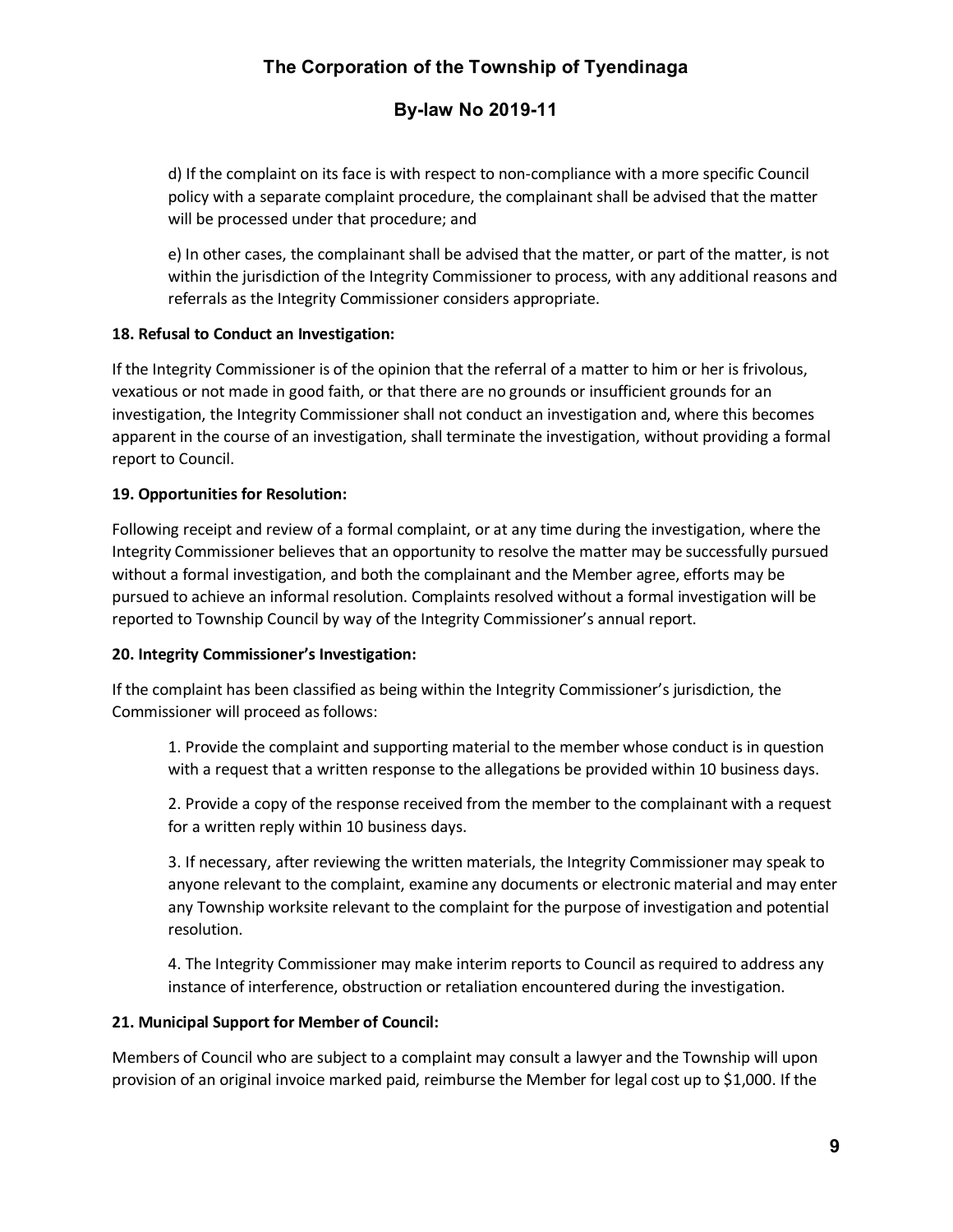### **By-law No 2019-11**

complaint is determined to have merit, the Integrity Commissioner may recommend and the Council may require the Member to reimburse all or a portion of the cost of the legal fees paid by the Township.

#### **22. Integrity Commissioner's Report:**

1. The Integrity Commissioner shall report to the complainant and the Member generally no later than 90 days after the official receipt of the complaint and affidavit. If the investigation takes more than 90 days, the Integrity Commissioner shall provide an interim report and advise the parties of the date the report will be available.

2. Where the complaint is sustained in whole or in part, the Integrity Commissioner shall report to Council outlining the findings, the terms of any settlement and/or any recommended corrective action.

3. Where the complaint is not sustained, except for in exceptional circumstances, the Integrity Commissioner shall not report to Council the results of the investigation except as part of an annual or other periodic report.

4. If the Integrity Commissioner determines that there has been no contravention of the Code of Conduct or that the a contravention occurred although the Member took all reasonable measurers to prevent it, or that a contravention occurred that was trivial or committed through inadvertence or an error of judgement made in good faith, the Integrity Commissioner may so state in the report and may make appropriate recommendations pursuant to the *Municipal Act.* 

#### **23. Report to Council:**

1. The Integrity Commissioner shall file a copy of the final investigation report with the Township Clerk, who will then provide a copy of the report to the complainant and the Member of Council whose conduct it concerns.

2. Upon receipt of the report the Clerk shall place the report on the next regular agenda for the next regular meeting of Township Council.

3. The Integrity Commissioner shall report annually to The Township of Tyendinaga Council on complaints filed with the Integrity Commissioner concerning Members of Township Council.

#### **24. Duty of Council:**

Council shall consider and respond to the report within 90 days after the report is laid before it.

#### **25. Public Disclosure:**

1. The Integrity Commissioner and every person acting under his or her jurisdiction shall preserve confidentiality where appropriate and where this does not interfere with the course of any investigation, except as required by law and as required by this complaint protocol.

2. The Integrity Commissioner shall retain all records related to the complaint and investigation.